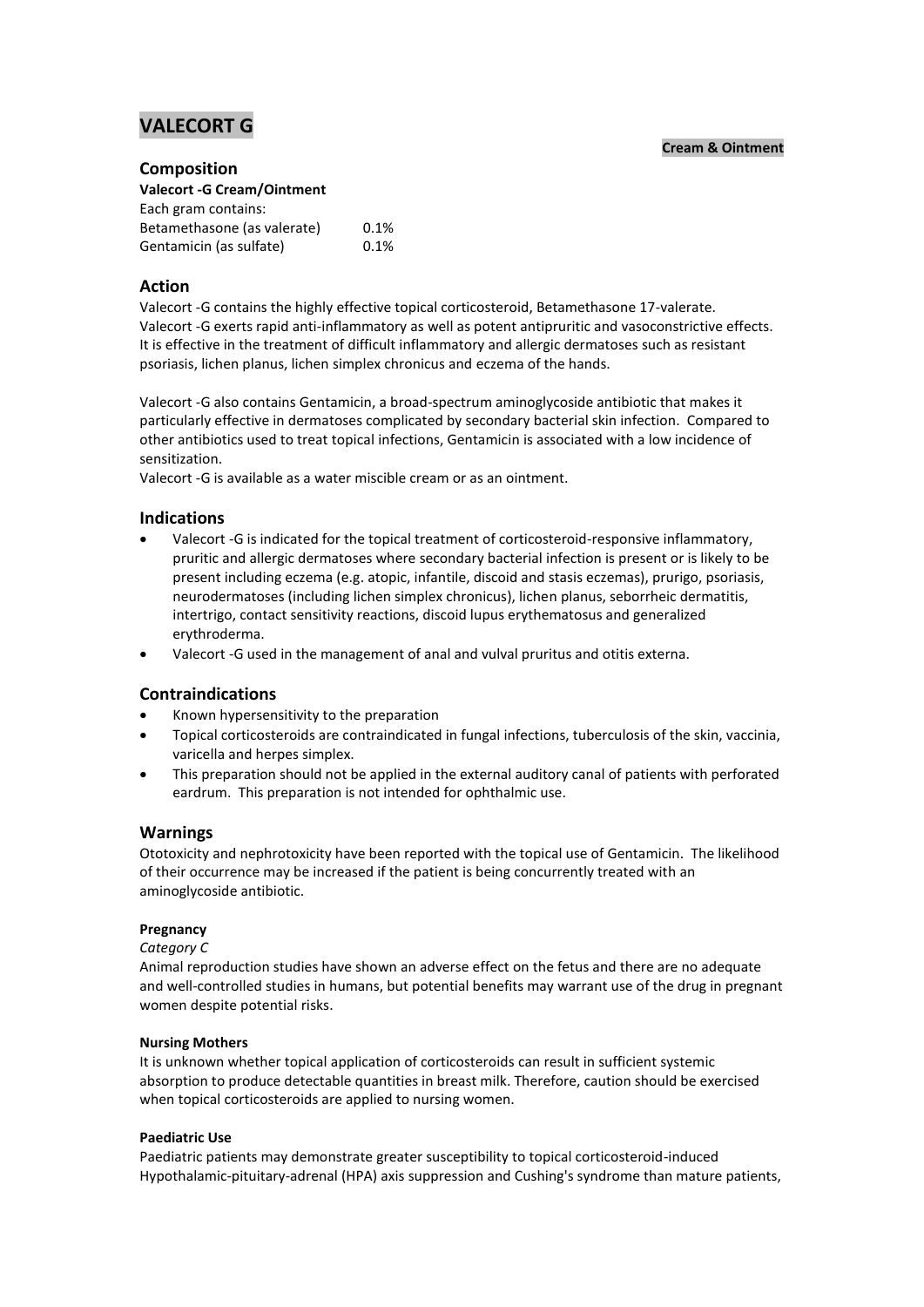because of a larger skin surface area to body weight ratio. Therefore, application of topical corticosteroids to children should be limited to the least amount compatible with an effective therapeutic regimen.

#### **Adverse Reactions**

The following local adverse reactions have been reported infrequently and are listed in an approximate decreasing order of occurrence: burning, itching, and irritation, dryness, folliculitis, hypertrichosis, acneiform eruptions, hypopigmentation, perioral dermatitis, and allergic contact dermatitis, maceration of the skin, secondary infection, skin atrophy, striae and miliaria. It should be noted that these adverse reactions could occur more frequently with occlusive dressings, tight-fitting diapers or plastic pants.

Signs of a sensitivity reaction to Gentamicin may also appear, usually in the form of a low-grade reddening with swelling, dry scaling or itching, or simply as a failure to heal. During long-term use of Gentamicin-containing preparations, periodic examination for such signs is recommended. If they occur, patients should be advised to discontinue treatment.

Allergic cross-reactions, which could prevent the future use of any or all of the following antibiotics for the treatment of infections: kanamycin, paromomycin and streptomycin

#### **Precautions**

If sensitization or irritation occurs, discontinue use.

If the sensitivity attributed to the antibiotic component, the patient should avoid Gentamicincontaining preparations in the future.

When using Gentamicin-containing preparations to control secondary infection in chronic dermatoses, it should be borne in mind that the skin is more liable to become sensitive to other substances, including Gentamicin.

If local infection should continue or become severe, or in the presence of systemic infection, appropriate antimicrobial therapy should be instituted. If a favourable response is not obtained, the use of this preparation should be temporarily discontinued, until the infection has been controlled.

If extensive areas are treated or if the occlusive technique is used, the possibility exists of increased systemic absorption and suitable precautions will be required in patients with electrolyte imbalance, gastrointestinal disturbances, diabetes, myopathy, cataract, renal or hepatic impairment, osteoporosis, and hemorrhage.

As with other antibiotic-containing topical preparations, prolonged use may result in an overgrowth of non-susceptible fungi. Appropriate measures should be taken if this occurs. Because of the concern of possible nephrotoxicity and ototoxicity associated with Gentamicin, this preparation should not be used over a wide area or for extended periods.

Systemic absorption of topical corticosteroids has produced reversible HPA axis suppression, manifestations of Cushing's syndrome, hyperglycemia and glucosuria in some patients.

Conditions that augment systemic absorption include the application of potent steroids, use over large surface areas, prolonged use, and the use of occlusive dressings, tight-fitting diapers and plastic pants. Such patients should be periodically evaluated for evidence of HPA axis suppression. This is performed using urinary free cortisol and adrenocorticotropic hormone (ACTH) stimulation tests. If HPA axis suppression is noted, an attempt should be made either to reduce the frequency of application, or to substitute a less potent steroid. Recovery of the HPA axis function is generally prompt and complete upon discontinuation of the drug.

Application of topical corticosteroids to children should be limited to the least amount compatible with an effective therapeutic regimen.